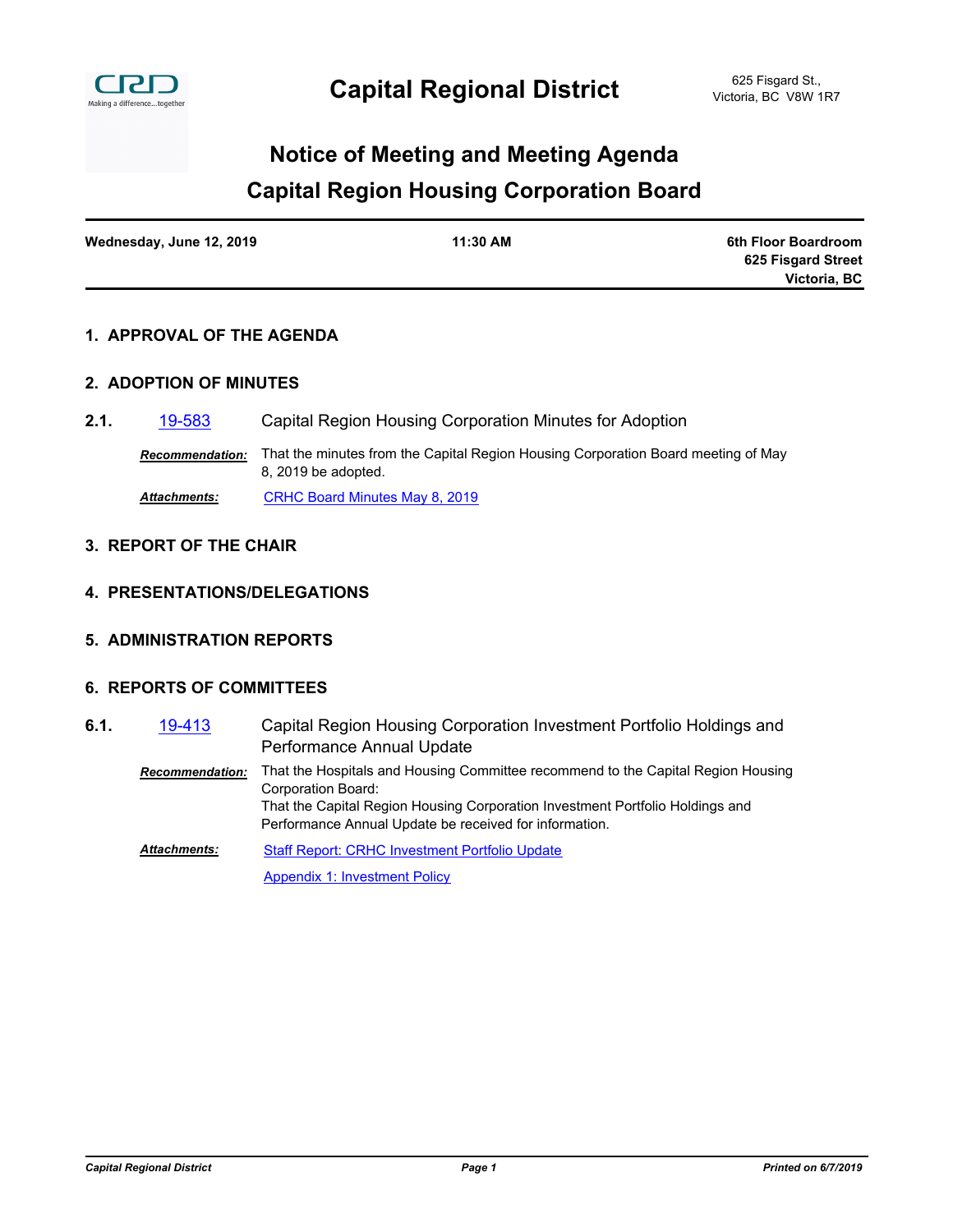| <b>Capital Region Housing</b><br><b>Corporation Board</b> |                        | Notice of Meeting and Meeting<br>Agenda                                                                                                                                                                                                                                                             | <b>June 12, 2019</b> |  |
|-----------------------------------------------------------|------------------------|-----------------------------------------------------------------------------------------------------------------------------------------------------------------------------------------------------------------------------------------------------------------------------------------------------|----------------------|--|
| 6.2.                                                      | 19-540                 | Mortgage Renewals - Parkview and Carey Lane                                                                                                                                                                                                                                                         |                      |  |
|                                                           | <b>Recommendation:</b> | That the Hospitals and Housing Committee recommends to the Capital Region Housing<br>Corporation Board:                                                                                                                                                                                             |                      |  |
|                                                           |                        | a) That the resolution required by BC Housing Management Commission to renew the<br>mortgages for Parkview and Carey Lane through the Canada Mortgage and Housing<br>Corporation Direct Lending Program for a term not to exceed the expiry of the existing<br>operating agreement be approved; and |                      |  |
|                                                           |                        | b) That the Chief Administrative Officer and Chief Financial Officer be authorized to<br>sign any documents related to the mortgage renewals.                                                                                                                                                       |                      |  |
|                                                           | <b>Attachments:</b>    | Staff Report: Mortgage Renewals - Parkview & Carey Lane                                                                                                                                                                                                                                             |                      |  |

## **7. NEW BUSINESS**

## **8. ADJOURNMENT**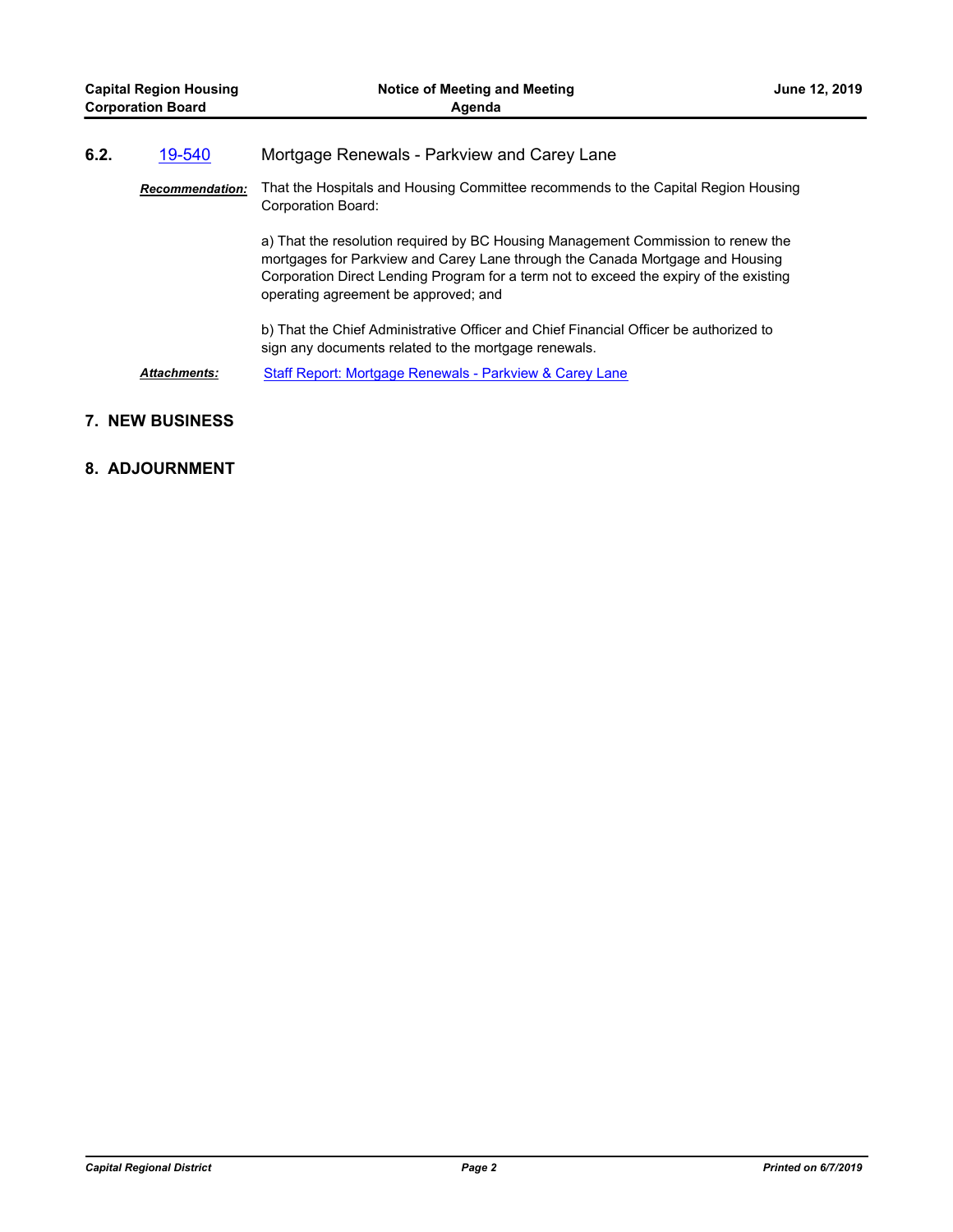

# **Meeting Minutes**

# **Capital Region Housing Corporation Board**

| Wednesday, May 8, 2019 | 11:30 AM | 6th Floor Boardroom |
|------------------------|----------|---------------------|
|                        |          | 625 Fisgard Street  |
|                        |          | Victoria, BC        |
|                        |          |                     |

PRESENT: L. Helps (Chair), D. Blackwell, S. Brice, B. Desjardins, F. Haynes, M. Hicks, G. Holman, D. Howe, B. Isitt, M. Alto (for J. Loveday), R. Martin, R. Mersereau, K. Murdoch, G. Orr, C. Plant, J. Ranns, D. Screech, L. Seaton, J. Bateman (for M. Tait), N. Taylor, K. Williams, G. Young

ABSENT: C. McNeil-Smith, R. Windsor

STAFF: R. Lapham, Chief Administrative Officer; N. Chan, Chief Financial Officer; K. Lorette, General Manager, Planning & Protective Services; C. Culham, Senior Manager, Capital Region Housing Corporation; S. Henderson, Manager, Real Estate Services; C. English (Recorder)

## **1. APPROVAL OF THE AGENDA**

**MOVED by Alternate Director Alto, SECONDED by Director Brice, That the agenda be approved as circulated. CARRIED**

#### **2. ADOPTION OF MINUTES**

**2.1.** [19-496](http://crd.ca.legistar.com/gateway.aspx?m=l&id=/matter.aspx?key=5584) Capital Region Housing Corporation Minutes for Adoption

**MOVED by Director Screech, SECONDED by Director Taylor That the minutes from the Capital Region Housing Corporation Board meeting of April 10, 2019 be adopted. CARRIED**

#### **3. REPORT OF THE CHAIR**

Chair Helps expressed thanks to staff for their work on the Regional Housing First Program.

## **4. PRESENTATIONS/DELEGATIONS**

#### **5. ADMINISTRATION REPORTS**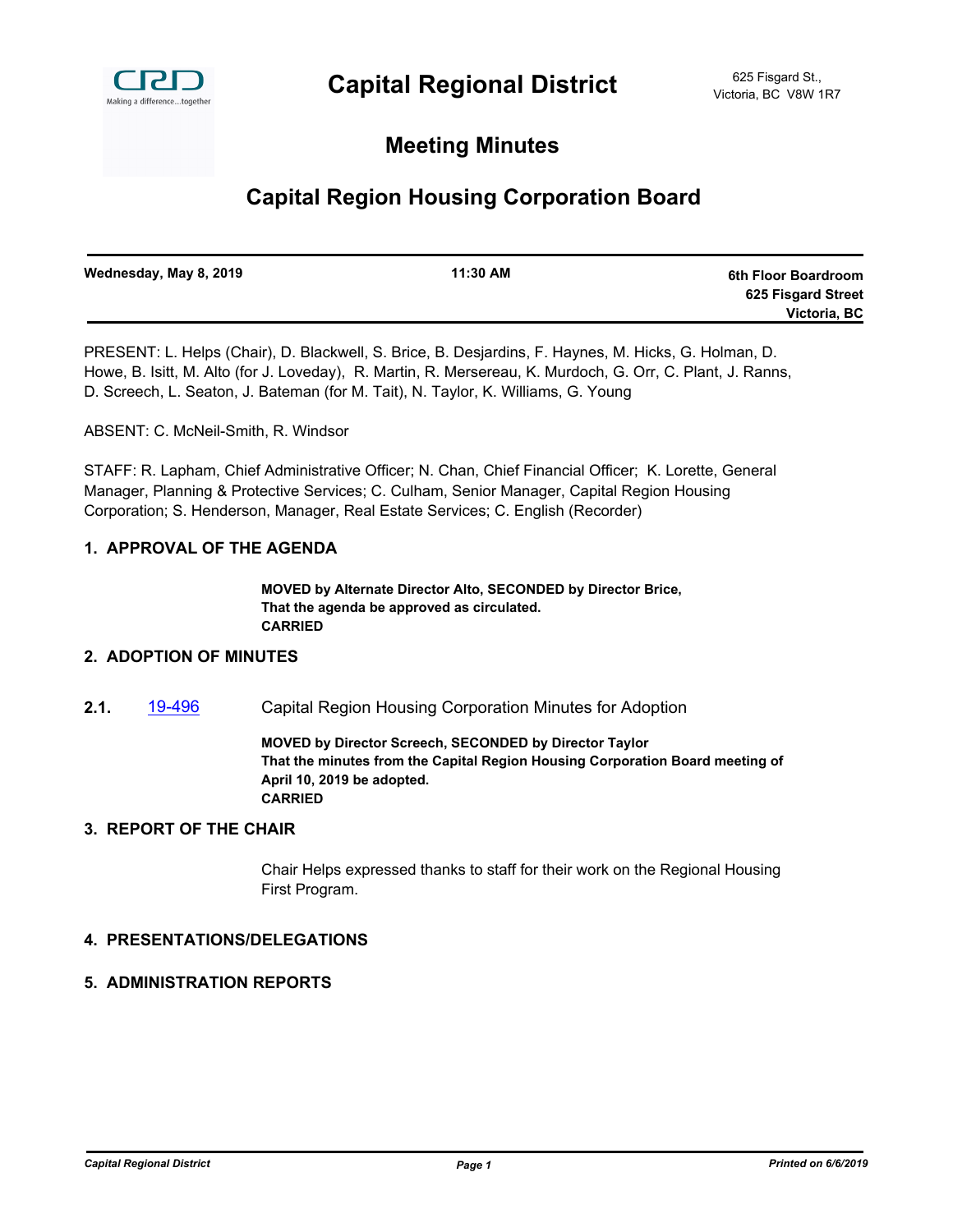**5.1.** [19-450](http://crd.ca.legistar.com/gateway.aspx?m=l&id=/matter.aspx?key=5538) LeBlond Strata - Strata Council Resolution **MOVED by Director Murdoch, SECONDED by Director Screech That the Senior Manager, Regional Housing be authorized to appoint herself and one or more designates as necessary, to the Strata Corporation for Strata Plan VIS 4659 on behalf of the Capital Region Housing Corporation, and hold an annual general meeting in writing pursuant to the Strata Property Act (BC), taking any steps necessary for doing so. CARRIED**

#### **6. REPORTS OF COMMITTEES**

- **7. NEW BUSINESS**
- **8. MOTION TO CLOSE THE MEETING**
- **8.1.** [19-502](http://crd.ca.legistar.com/gateway.aspx?m=l&id=/matter.aspx?key=5590) Motion to Close the Meeting

**MOVED by Director Brice, SECONDED by Director Mersereau, That the meeting be closed in accordance with the Community Charter Section 90(1), (e), the acquisition, disposition or expropriation of land or improvements, if the board considers that disclosure could reasonably be expected to harm the interests of the regional district. CARRIED**

The Board moved to the closed session at 11:34 a.m.

#### **9. RISE AND REPORT**

**10. ADJOURNMENT**

The meeting was adjourned at 11:34 a.m.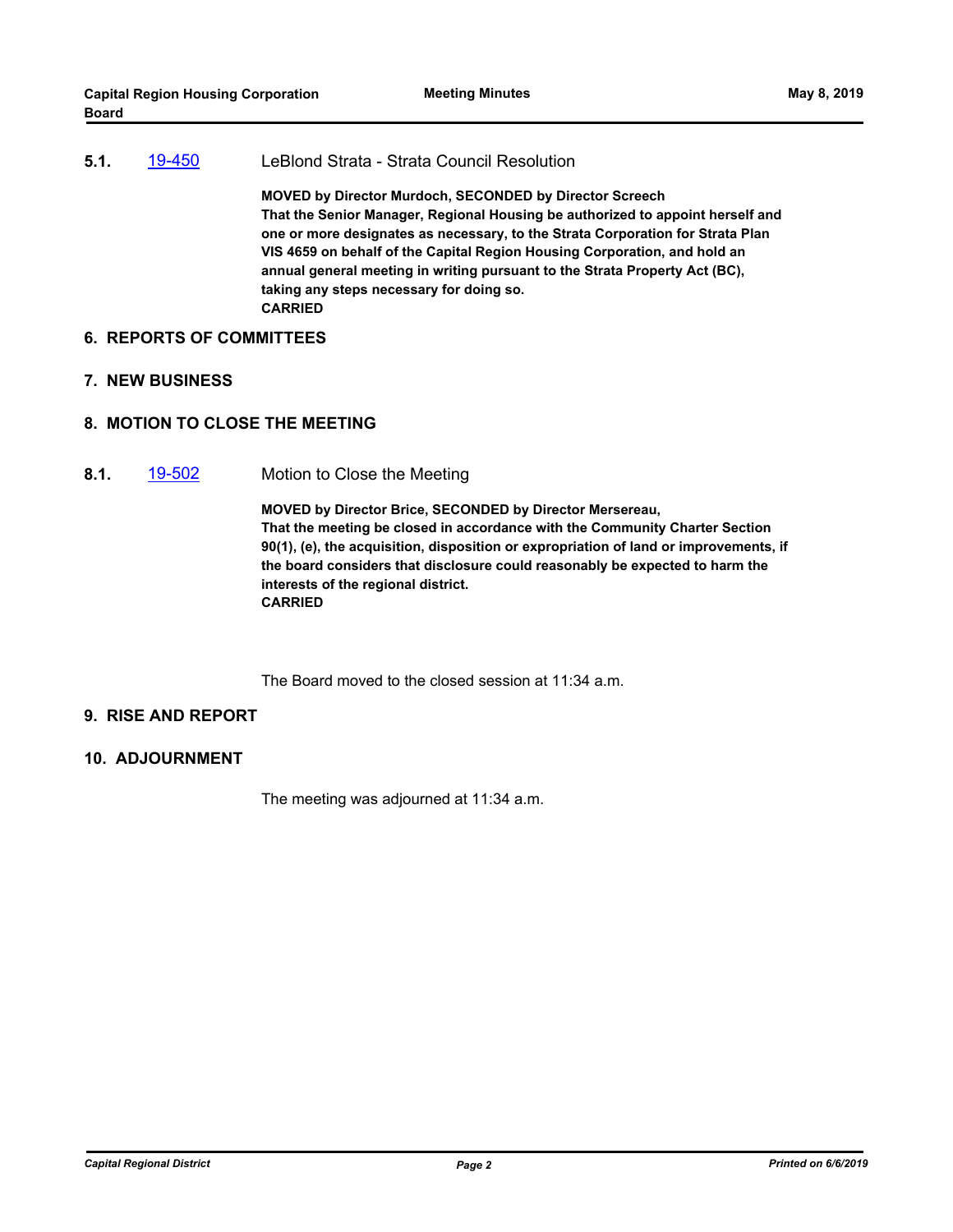

## **REPORT TO HOSPITAL AND HOUSING COMMITTEE MEETING OF WEDNESDAY, MAY 1, 2019**

## **SUBJECT Capital Region Housing Corporation Investment Portfolio Holdings and Performance Annual Update**

## **ISSUE**

Provide an update on Capital Region Housing Corporation (CRHC) investments held and rates of return for the period ended December 31, 2018.

## **BACKGROUND**

The CRHC invests operating, capital and reserve funds in accordance with the *Local Government Act*, Community Charter, and Board approved Investment Policy. The Investment Policy applies to the investment activities for all funds maintained by the Capital Regional District (CRD), as well as the Capital Regional Hospital District (CRHD) and the CRHC. The types and terms of investments purchased are evaluated conservatively on four fundamental objectives: safety of principal, liquidity, responsible investing and return on investment.

The policy also provides the minimum ratings of investment vehicles that can be purchased. Currently, investments in chartered banks or savings institutions must be R-1 (low) or higher for short-term and a rating of A- for long-term. Both ratings achieve a superior market rating on all investments.

The Investment Policy followed by the CRD provides criteria to ensure the capital is preserved and rate of return maximized while maintaining sufficient liquidity. Investments are continuously monitored to ensure the appropriate strategy through known economic and financial conditions.

The CRHC invests net working capital, primarily rental revenues and capital funds raised for construction projects, in a mix of vehicles ranging from bank deposits to fixed term deposits.

The CRHC invests reserve funds in longer term Guaranteed Investment Certificates (GICs) and the Municipal Finance Authority (MFA) Bond Fund. The placement or divestiture of long-term funds are timed based on the anticipated need for these funds.

In addition, for 2018, all investment providers were encouraged to include options for socially responsible investment (SRI) and green investment. With no investments meeting the minimum 5% of maximum available yield in the market there were no investments of this type offered or evaluated in 2018.

## **Market Rate Analysis – Applies to the CRD, CRHD, CRHC**

As part of overall portfolio management, staff regularly monitor market trends through Bank of Canada interest rate announcements and reports, Government of Canada bond rates and other key metrics and through market commentary issued by banks and investment brokers. Additionally, the MFA provides regular market commentary on developments in offerings and based on outlook reports provided by Phillips, Hager & North Investment Management (PH&N).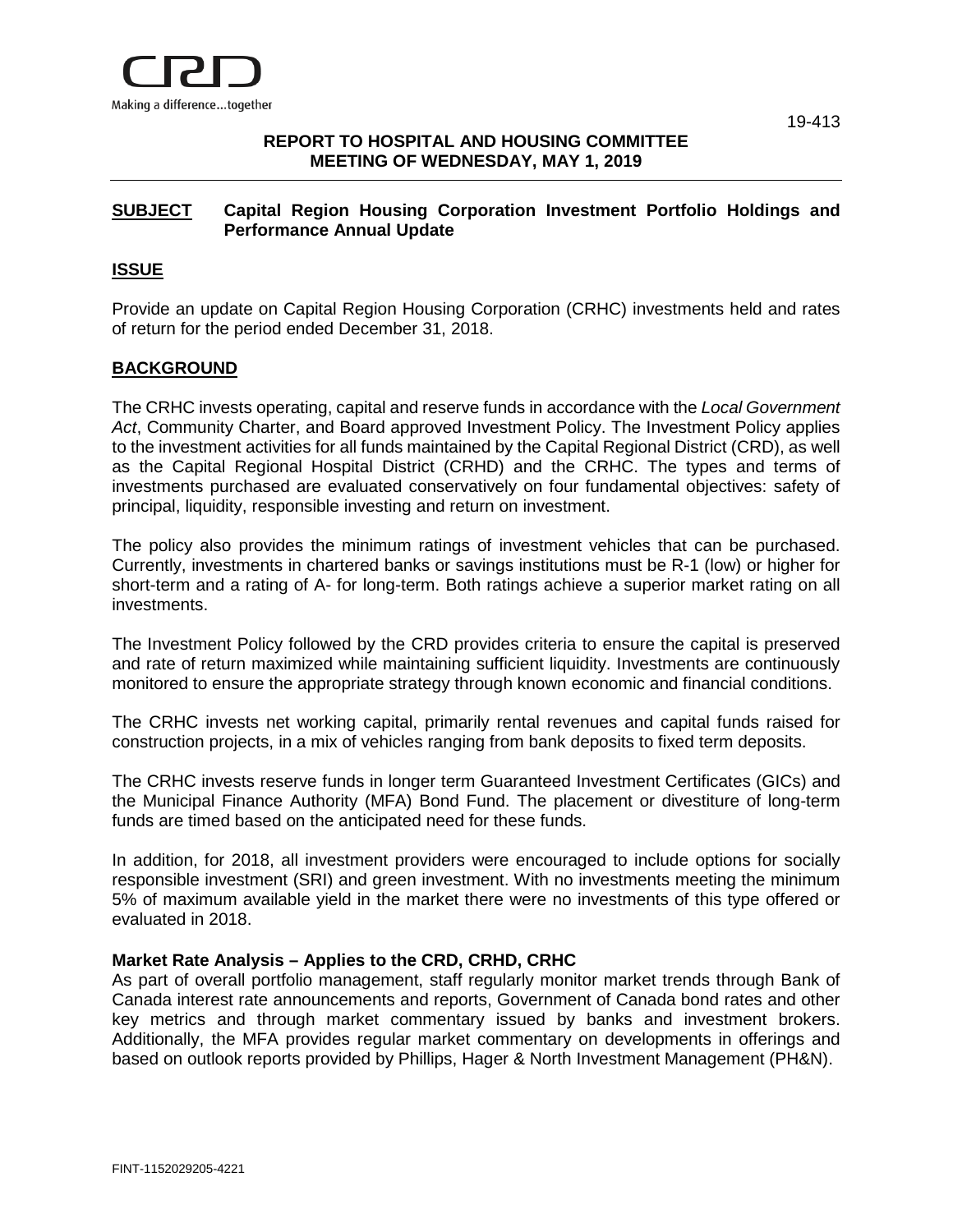In 2018, The Bank of Canada (BoC) raised its key overnight rate three times, influencing the prime rate and the rate offered on deposits with Royal Bank (RBC):

| <b>Date</b> | Change   | <b>BoC Rate</b> |
|-------------|----------|-----------------|
| Jan 2018    | $+0.25%$ | 1.25%           |
| Jul 2018    | $+0.25%$ | 1.50%           |
| Oct 2018    | $+0.25%$ | 1.75%           |

In addition to the Bank of Canada overnight rates, investor expectations also influence the prevailing rates on investments in the market. Throughout 2018, investor expectations were for short-term rates to increase and longer term rates to remain steady. Rates of return on fixed term maturities between one and five years returned only marginal interest rate premiums for taking on more liquidity risk.

## **Investment Marketplace – Applies to the CRD, CRHD, CRHC**

During 2018, high interest savings accounts (HISAs) became available through a limited number of institutions. A HISA operates like a regular bank deposit account except it pays an enhanced, institutional rate of interest. In fact, the HISA rates offered throughout 2018 were competing with short-term fixed GIC products. For example:

Canadian Imperial Bank of Commerce (CIBC): The Municipal Finance Authority of BC (MFABC) created a high interest savings account in partnership with CIBC in 2018. The purpose of this HISA is to provide BC local governments with additional deposit products at an interest rate which benefits from economies of scale. The interest rate paid on this account is based on the CIBC prime rate minus 1.49%. At December 31, 2018, the CIBC/MFABC HISA was yielding 2.46%.

Scotiabank: Scotiabank offers two HISAs. A regular HISA which acts like a normal deposit account and a Notice Plan, which requires 31 days' notice before funds can be withdrawn. The Notice Plan pays slightly higher interest than the HISA.

Overall, the portfolio of investments reflects the four fundamental objectives of safety of principal, liquidity, responsible investing and return on investment. Investments have been made in keeping with requirements under the Investment Policy Statement and investment performance was in line with expectations for the year ended December 31, 2018, as described in the following sections of the report.

## **ALTERNATIVES**

## *Alternative 1*

That the Hospitals and Housing Committee recommend to the Capital Region Housing Corporation Board:

That the Capital Region Housing Corporation Investment Portfolio Holdings and Performance Annual Update be received for information.

## *Alternative 2*

That the report be referred back to staff for additional information.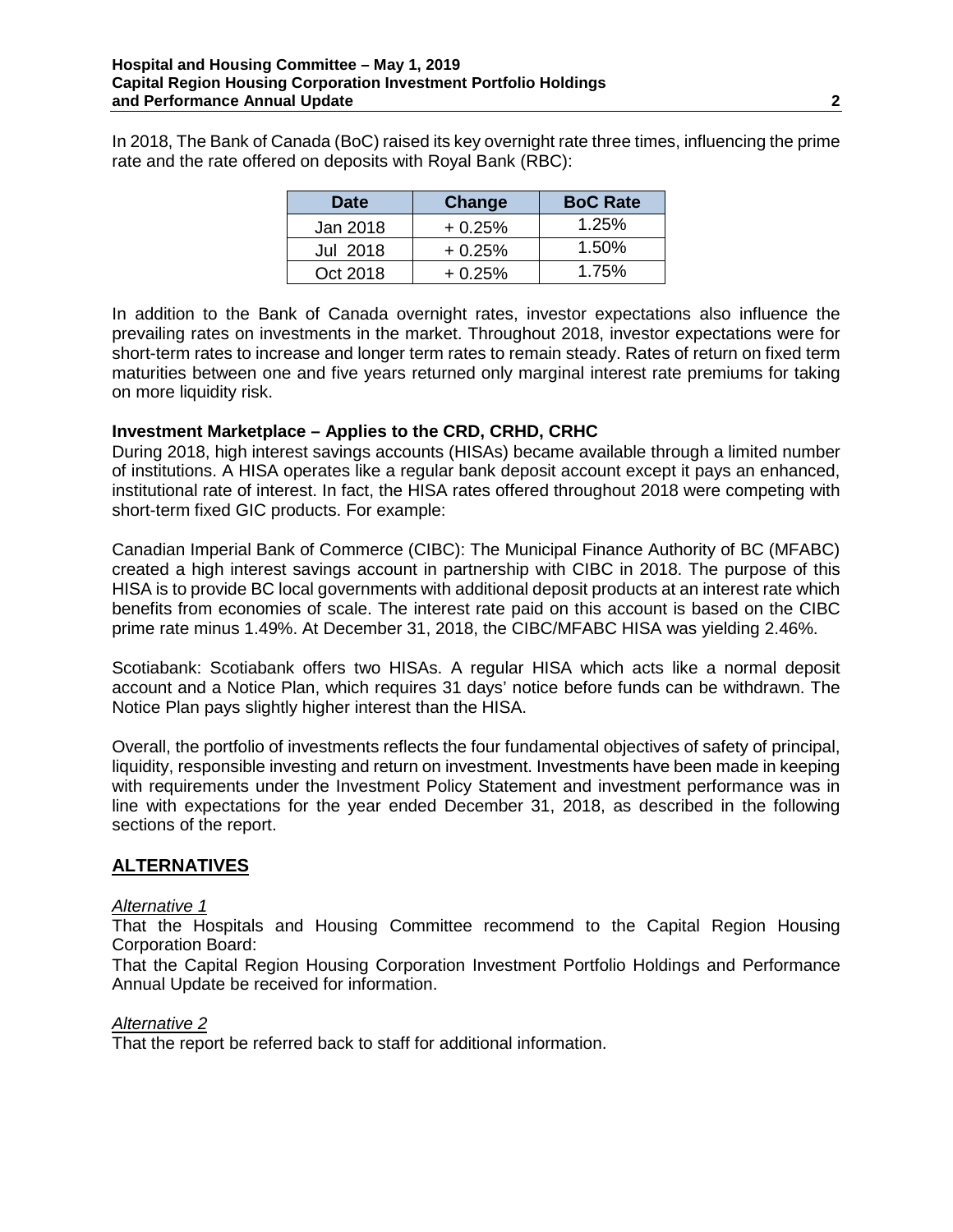## **FINANCIAL IMPLICATIONS**

At December 31, 2018, the CRHC held \$9.7 million invested in short-term and long-term investments, as outlined in Table 1 below.

| Table 1: Investment and Bank Balances – as at Dec 31, 2018 |  |
|------------------------------------------------------------|--|
|                                                            |  |

| <b>Investments</b>                              | <b>Balance</b><br>(\$millions) | % Share |
|-------------------------------------------------|--------------------------------|---------|
| Investments Short-Term (less than 2 years)      |                                |         |
| <b>CIBC/MFABC High Interest Savings Account</b> | 1.5                            | 15.4%   |
| <b>MFA Money Market Fund</b>                    | \$0.1                          | 1.0%    |
| <b>Total Short-Term:</b>                        | 1.6                            | 16.4%   |
| Investments Long-Term (more than 2 years)       |                                |         |
| <b>MFA Bond Fund</b>                            | 8.1                            | 83.6%   |
| <b>Total Long-Term:</b>                         | 8.1                            | 83.6%   |
| <b>Total Investments:</b>                       | \$9.7                          | 100%    |

As noted in Table 1 above, the CRHC investment portfolio at December 31, 2018 was distributed between short-term and long-term investments by 16% and 84%, respectively. Investments with maturities less than two years are classified as short-term.

| <b>Investments</b>        | <b>Balance</b><br>(\$millions) | % Share     |
|---------------------------|--------------------------------|-------------|
| <b>Capital Reserves</b>   | \$5.6                          | 57.5%       |
| <b>Operating Reserves</b> | 4.1                            | 42.5%       |
| <b>Working Capital</b>    | 0.0                            | 0.0%        |
| <b>Total Investments:</b> | \$9.7                          | <b>100%</b> |

## **Performance**

While the Bank of Canada rate rose throughout 2018, most of the investment portfolio is longterm in nature and remains invested in the MFA. Any excess funds over net working capital under an active investment strategy were placed in higher yielding short-term products.

An active investment strategy considers the rate environment as well as maturity, driving the turnover of investments to take advantage of the prevailing rate environment. This approach increases investment activity but helps to reduce liquidity risk and interest rate risk.

Graph 1 below provides a detailed report on the investment earnings and bank yields for 2018:

and the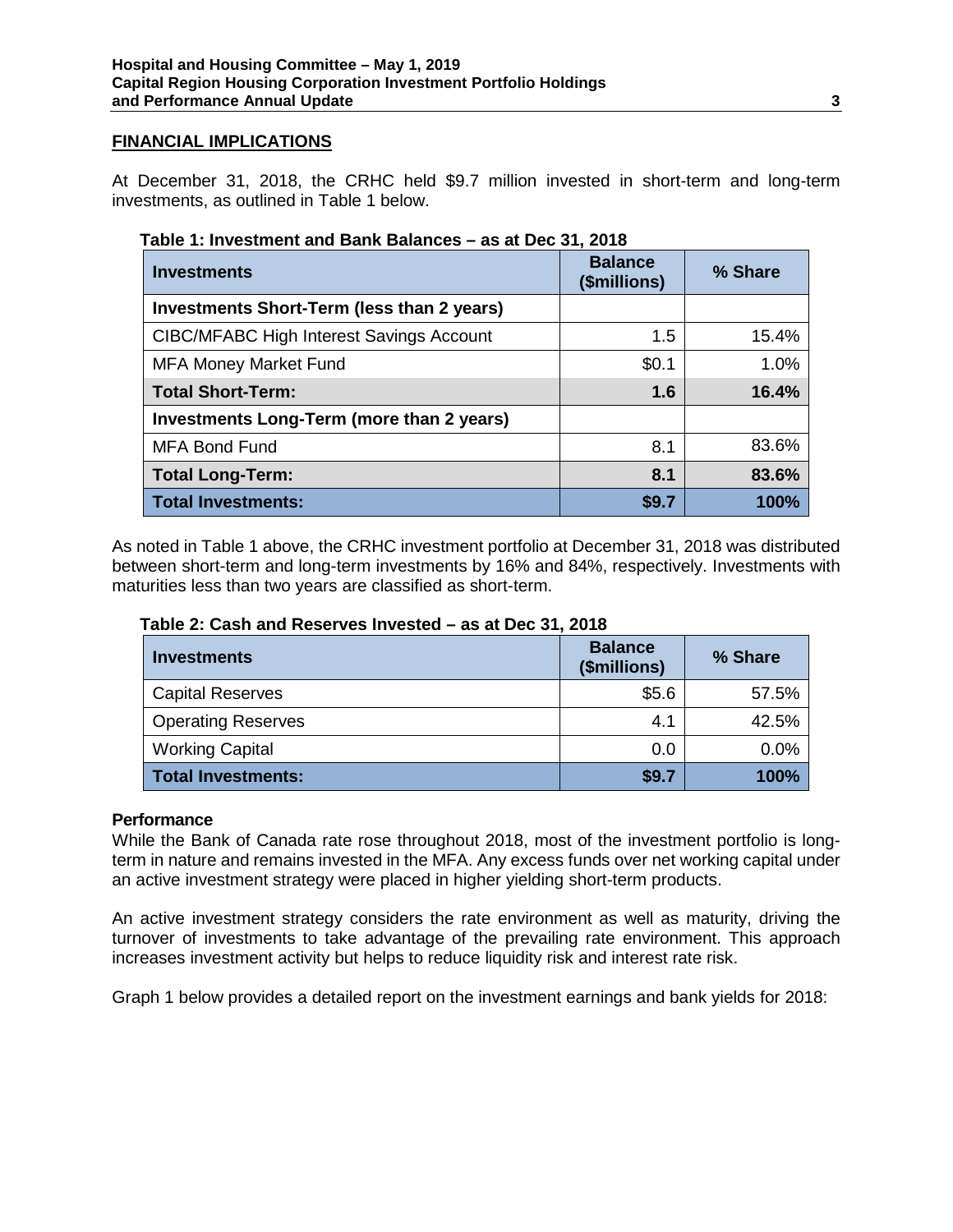

During 2018, the GIC investments held returned 2.20% while the MFA Money Market returned 1.65%. The MFA Bond Fund returned 1.76%, indicative of long-term rates prevailing on marketable securities.

A passive benchmark has been included in the table above. This benchmark assumes funds are deposited at the beginning of the year with one hundred percent allocated to the RBC bank account. The benchmark calculation assumes no funds movement throughout the year. This passive benchmark represents the theoretical return experienced from a deposit and hold strategy with no active management strategy and no flows of funds in or out of the accounts during the year.

Table 3 below shows the three year trend on investment interest income (excludes bank account interest). Interest income is distributed annually on a pro-rata basis to reserve accounts and monies held in trust if applicable.

|                      | 2016    | 2017    | 2018    |  |
|----------------------|---------|---------|---------|--|
| Interest Income (*)  | \$236.2 | \$207.5 | \$242.2 |  |
| Effective Rate (IRR) | 1.59%   | 0.65%   | 1.83%   |  |

## **Table 3: CRHC Investment Income 3-Year Trend (\$ Thousands)**

 $(*)$  Excludes unrealized losses on MFA pooled funds

The total effective rate of return on investments, during 2018, was 1.83%. The return margin against the benchmark of a passive investment strategy was negative, reflecting lower long-term returns in the capital markets versus deposit rate market.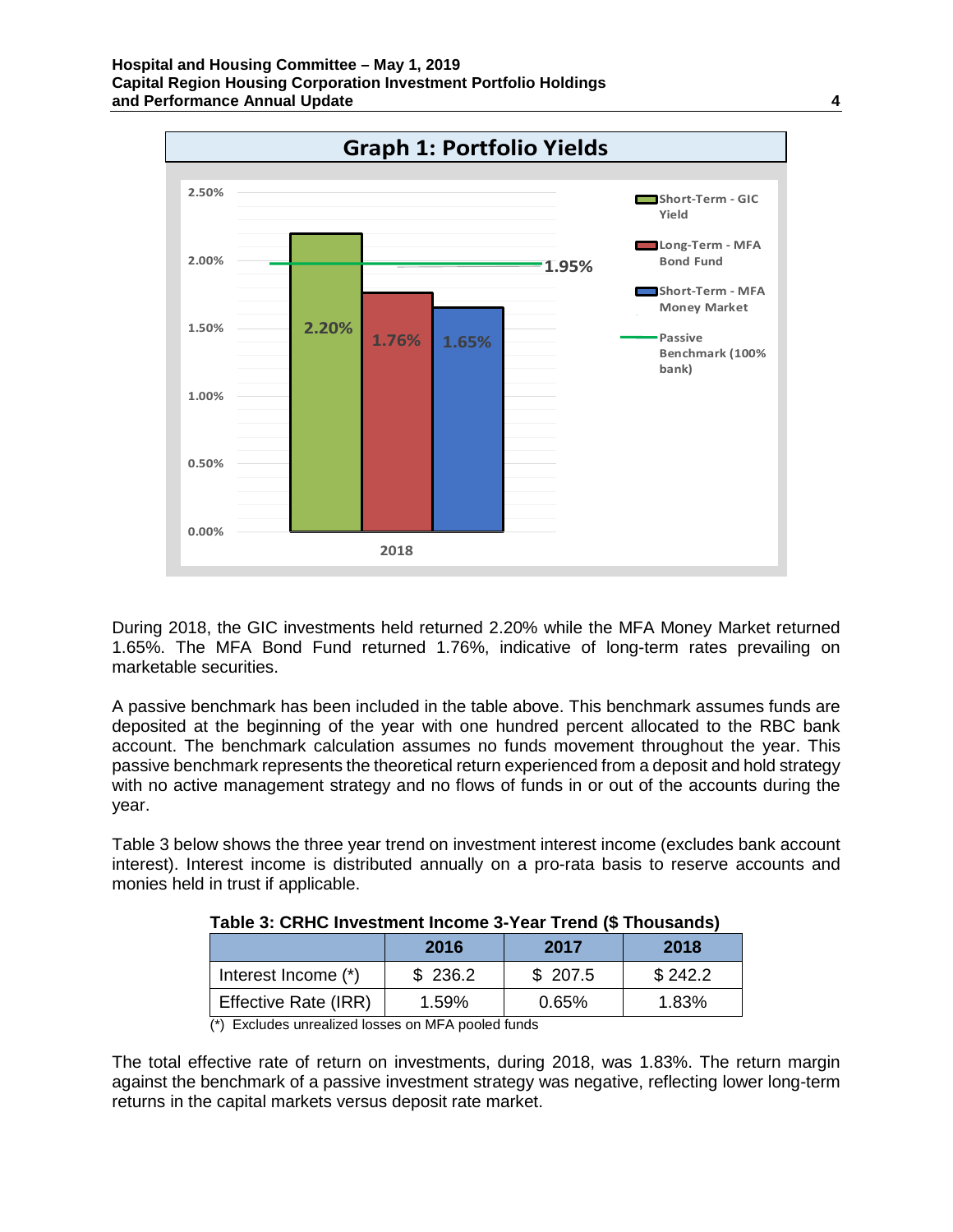Although the CRHC deployed an active investment management strategy, the portfolio remains heavily weighted in the long-term bond fund which results in lower portfolio return in the shortterm. Long-term term holdings of the bond fund are held until required and over the holding period expect to return from 3–5%.

Total interest income for 2018 was \$0.24 milllion, excluding unrealized losses on MFA pooled funds. The increase in income of \$0.04 million was primarily due market rate increases of approximately \$0.02 million and increases from an active investment management strategy of \$0.01 million.

## **CONCLUSION**

Overall, the Capital Region Housing Corporation portfolio of investments reflects the four fundamental objectives of safety of principal, liquidity, responsible investing and return on investment. Investments have been made in keeping with requirements under the Investment Policy Statement and investment performance was in line with expectations for the year ended December 31, 2018.

## **RECOMMENDATION**

That the Hospitals and Housing Committee recommend to the Capital Region Housing Corporation Board:

That the Capital Region Housing Corporation Investment Portfolio Holdings and Performance Annual Update be received for information.

| Submitted by: | Rianna Lachance, CPA, CA, Senior Manager, Financial Services |  |
|---------------|--------------------------------------------------------------|--|
| Concurrence:  | Nelson Chan, MBA, CPA, CMA, Chief Financial Officer          |  |
| Concurrence:  | Robert Lapham, MCIP, RPP, Chief Administrative Officer       |  |

AH:nm

Appendix 1: Investment Policy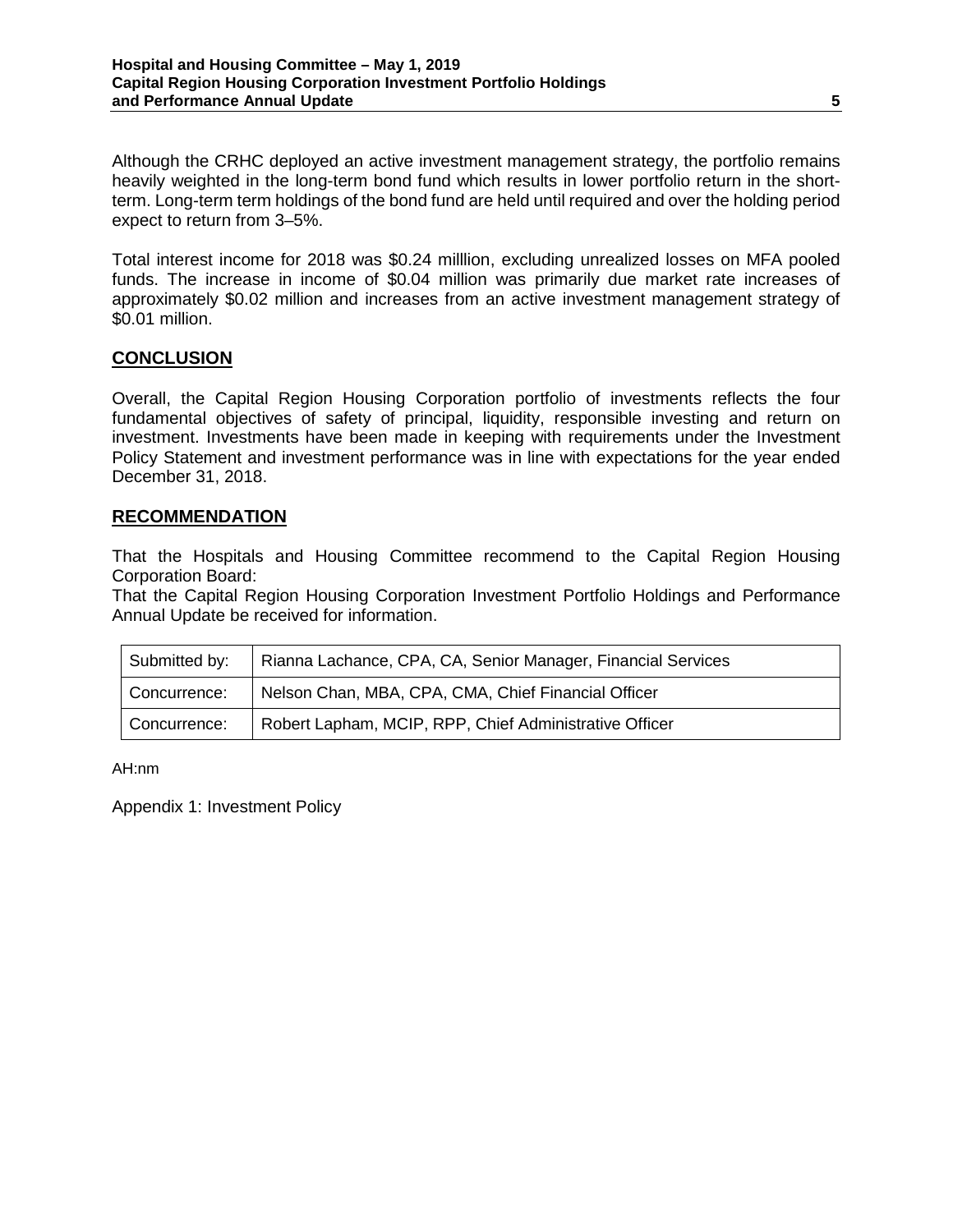## **CAPITAL REGIONAL DISTRICT**



## **LEGISLATIVE POLICY**

Making a difference...together

| Section    | <b>Finance</b>           |  |
|------------|--------------------------|--|
| Subsection | Policies                 |  |
| Title      | <b>INVESTMENT POLICY</b> |  |

#### **1. Purpose**

The purpose of the investment policy of the Capital Regional District (CRD) is to provide the framework for investment portfolio management. It is the policy of the CRD to invest CRD funds in a manner that will provide the optimal blend of investment security and return while meeting the short and long term cash flow demands and comply with the statutory requirement of the *Local Government Act.*

#### **2. Scope**

The investment policy applies to all cash operating funds, capital funds and reserve funds.

#### **3. Objectives**

The investment of funds must reflect a conservative management philosophy based on four fundamental objectives, in the following order of priority:

#### **3.1 Safety of Principal**

Investments shall be made to ensure preservation of capital within the portfolio. Preservation of capital is accomplished through placement of funds with creditworthy institutions and through portfolio diversification. Diversification is required to minimize potential losses on individual securities and to maximize the yield from a blend of financial products.

## **3.2 Liquidity**

The investment portfolio shall remain sufficiently liquid to meet all reasonably anticipated operating requirements.

#### **3.3 Responsible Investing**

Where possible, socially responsible investing (SRI) and green investing criteria will be applied to the selection of investments. The CRD investment program will consider SRI products that adhere to statutory requirements and meet the objectives laid out in this policy. Organizations that adopt a socially responsible investment platform are preferred. Where SRI and green investments are within 5% of maximum available yields, SRI or green facilities will be exercised.

#### **3.4 Return on Investment**

The investment portfolio shall be designed with the objective of maximizing returns subject to the risk constraints and liquidity requirements of the CRD.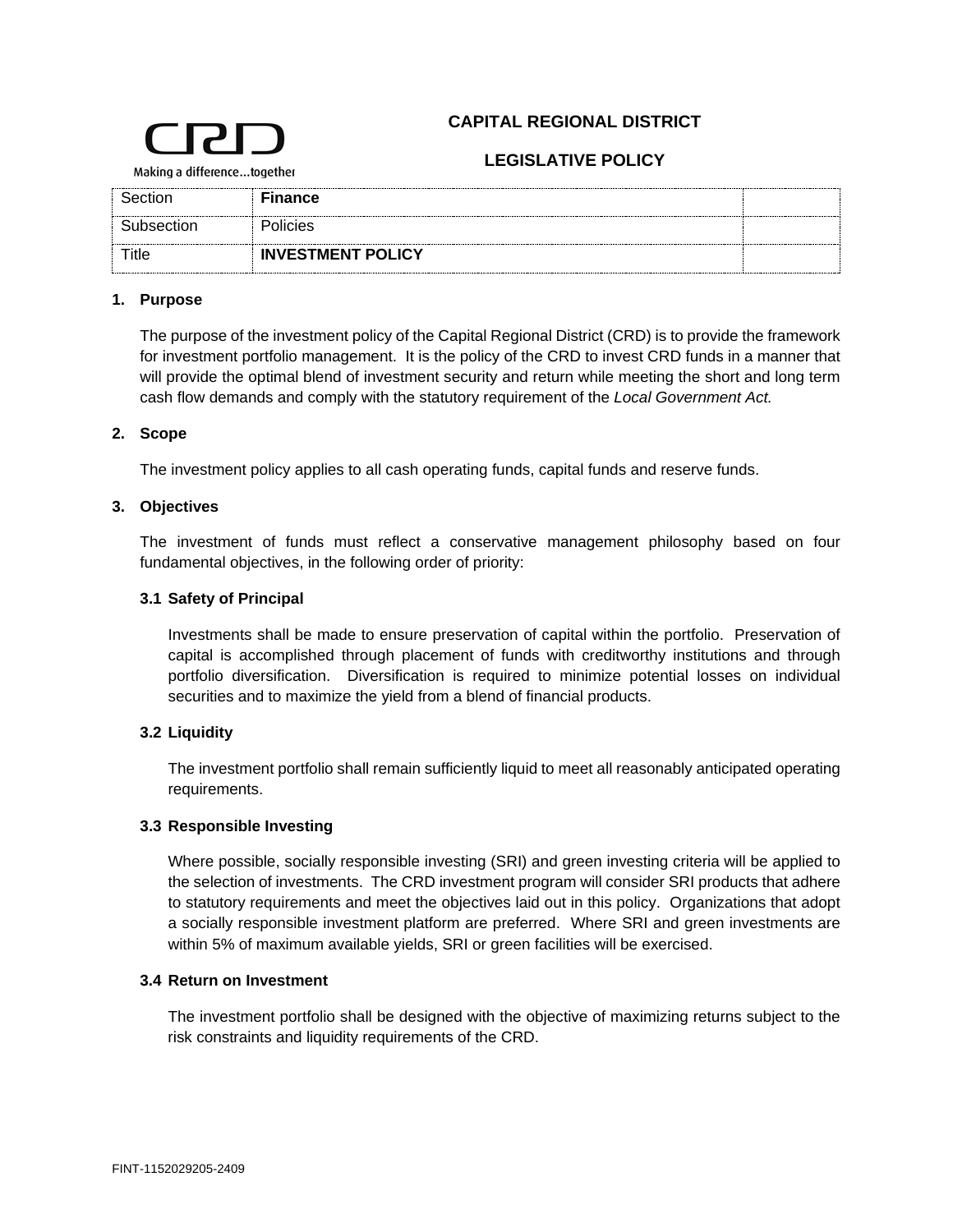#### **4. Standard of Care**

#### **4.1 Prudence**

Investments shall be made with judgement and care, under circumstances then prevailing, which persons of prudence, discretion, and intelligence exercise in the management of their own affairs. Investments will not be made for speculation. Foremost will be consideration for the safety of capital. Staff must be aware of reasonably foreseeable risks, trends and fluctuations in the market, and be able to recognize unreasonable risks whilst ensuring the liquidity of the investment portfolio.

#### **4.2 Ethics and Conflict of Interest**

Staff responsible for investing shall refrain from personal business activity that could conflict with proper execution of the investment program, or which could impair the ability to make impartial investment decisions.

#### **4.3 Delegation of Authority**

Authority to manage the CRD investment program is granted to the Chief Financial Officer and is derived from Section 237 of the *Local Government Act* as follows:

Section 237: One of the officer positions established under section 234 must be assigned the responsibility of financial administration, which includes the following powers, duties and functions investing funds, until required, in investments referred to in section 183 of the *Community Charter* (investment of municipal funds).

#### **5. Credit Risk Monitoring**

In addition to in-house monitoring, the CRD make use of the credit analysis available through its financial institutions, brokers, and credit rating institutions. This includes, but is not limited to the Dominion Bond Rating Service (DBRS), Standard & Poor's (S&P), and Moody's. It must be recognized that the use of any credit analysis is an assessment and not a guarantee for safety of principal.

#### **6. Authorized and Suitable Investments**

Money held by the Capital Regional District may be invested or reinvested according to section 183 of the Community Charter subject to the following conditions:

- **6.1** Investments in securities of a chartered bank or savings institution or any province must:
	- i) Have a DBRS rating of R-1 (low) or higher for Short term debt and a rating of A- for Long term debt or Bonds or comparable ratings of another rating organization, indicating equal or superior credit quality (see Appendix 1 of the policy).
- **6.2** Investments in credit union deposits must carry adequate insurance protection through that credit union's respective insurance corporation.
- **6.3** Investments shall be held in the name of the CRD by approved institutions.
- **6.4** Investments in any one security issue shall not exceed 10% of that security issue.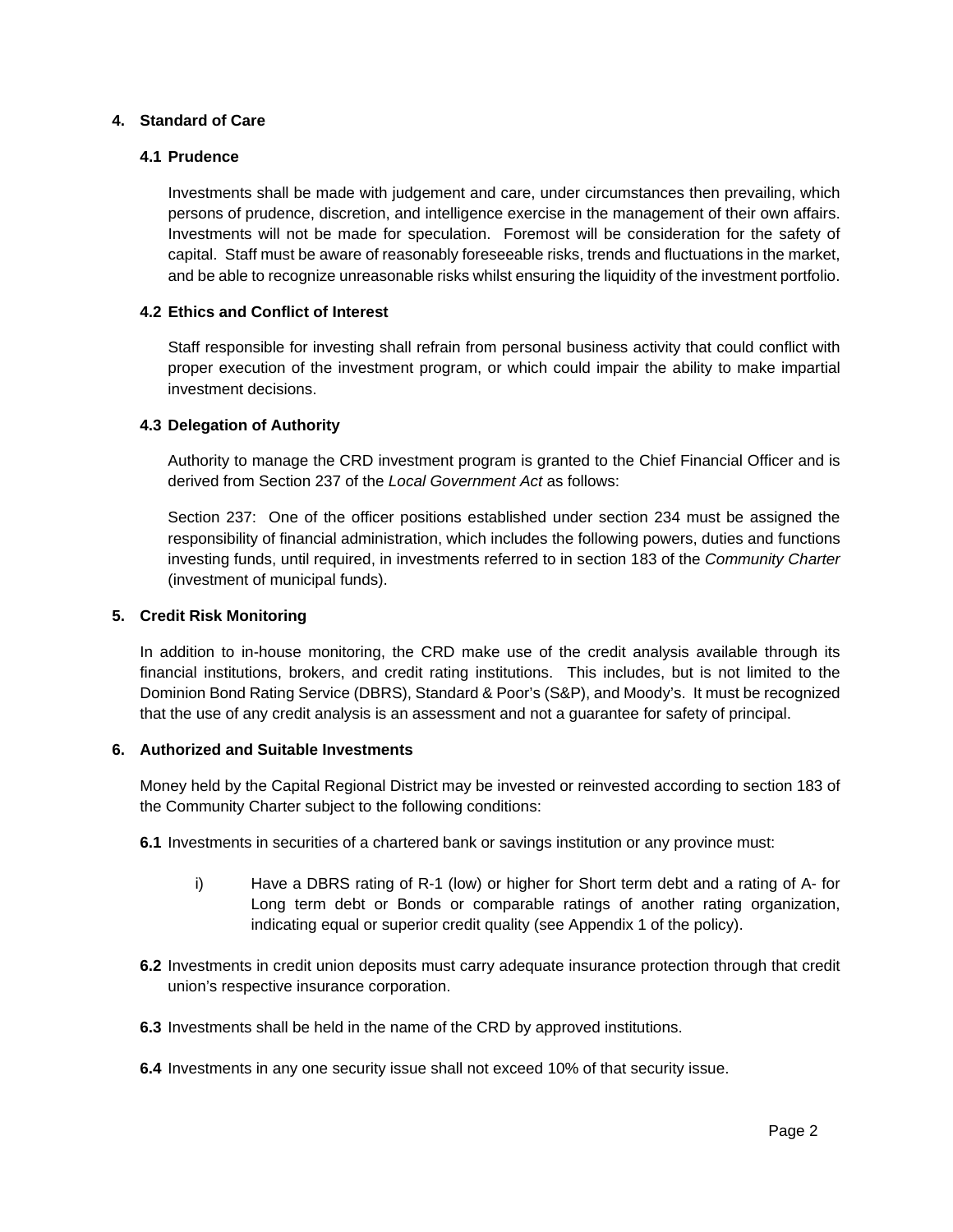- **6.5** Investments with any one financial institution shall not exceed 20% of the District's maximum annual investment portfolio. Due to market fluctuations, maximum percentages may be exceeded at a point in time. Securities need not be liquidated to rebalance the portfolio; however, consideration should be given to this matter when future purchases are made to ensure that appropriate diversification is maintained.
- **6.6** The percentage limits specified in items 6.4 and 6.5 do not apply to investments made in securities of Canada or provincially backed deposits.
- **6.7** All investments are to follow the constraints laid out per this Investment Policy. If an investment opportunity exists that lies outside of the constraints governing this policy, the Chief Financial Officer can make a recommendation to the Finance Committee to act on the opportunity. Any such investments must comply as an eligible investment defined in the Local Government Act. A maximum investment allocation not exceeding 20% of the total portfolio will be permitted.

#### **7. Investment Parameters**

#### **7.1 Diversification**

The CRD will diversify its cash reserve investments by security type and institution, taking into consideration the impact on return on investment.

#### **7.2 Maturity**

To the extent possible the CRD shall attempt to match its investments with anticipated cash flow requirements. However, because of inherent difficulties in accurately forecasting cash flow requirements, a portion of the portfolio shall be continuously invested in readily available funds to meet ongoing obligations. Long term investments may be acquired if the maturity is related to a specific program, and is made to coincide as nearly as practicable with the expected use of the funds attached to that program.

#### **8. Competitive Bids**

The CRD shall solicit competitive verbal quotations for the purchase and sale of securities when it is prudent to do so. This policy recognizes that, from time to time, offerings of value may require immediate action. Under such circumstances competitive bids may not be sought provided that value can be substantiated by market data information services.

#### **9. Authorized Investment Dealers and Financial Institutions**

A list of approved investment dealers and financial institutions authorized to provide investment services will be maintained by the CRD. All qualified bidders for investment transactions will be members in good standing of the Investment Industry Regulatory Organization of Canada (IIROC), Mutual Fund Dealers Association (MFDA) or the B.C. Securities Commission.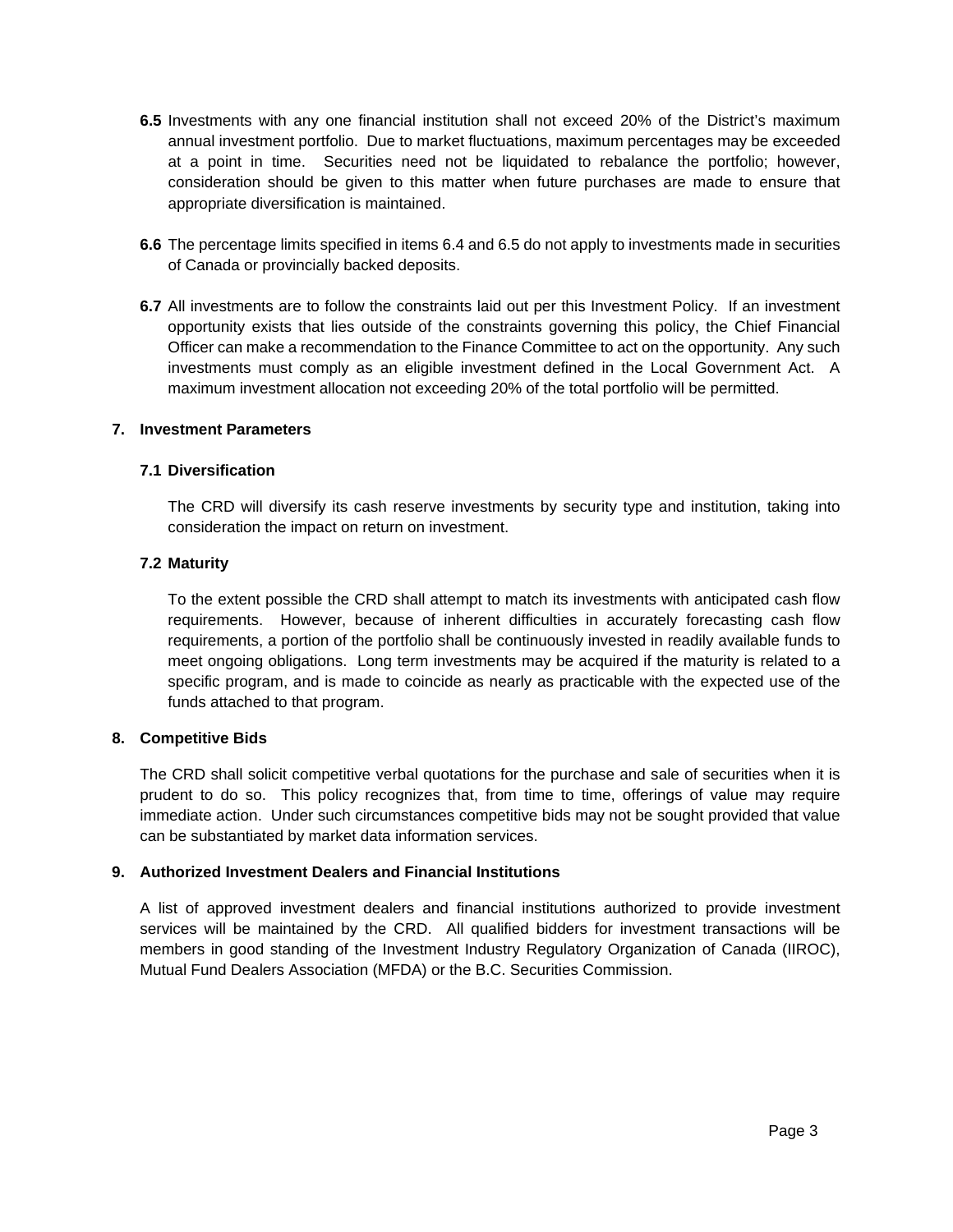#### **10. Safekeeping and Custody**

All security transactions entered into by the CRD shall be conducted on a delivery versus payment basis. The Chief Financial Officer must be satisfied that physical possession of the security is in possession or held by a custodial service.

#### **11. Policy Review**

This policy shall be reviewed periodically by the Chief Financial Officer to ensure congruence with changing activities of the CRD, market conditions, technology, evolving regulatory standards and private industry best practices. In addition, to insure periodic Finance Committee review, this policy will be reconsidered each time the CRD tenders its banking services.

#### **12. Reporting**

The Chief Financial Officer must report to the Finance Committee annually. The report must identify investment holdings and any deviations from policy.

| Approval Date:           | September 22, 2013 | Approved By: | Board                                                                 |
|--------------------------|--------------------|--------------|-----------------------------------------------------------------------|
| 1. Amendment Date:       | May 10, 2017       | Approved By: | Board                                                                 |
| 2. Amendment Date:       |                    | Approved By: |                                                                       |
| 3. Amendment Date:       |                    | Approved By: |                                                                       |
| <b>Next Review Date:</b> |                    | Reviewed By: |                                                                       |
| Supersedes:              | 28.2001            |              | Investment Policy approved by Finance & Administration Committee, Nov |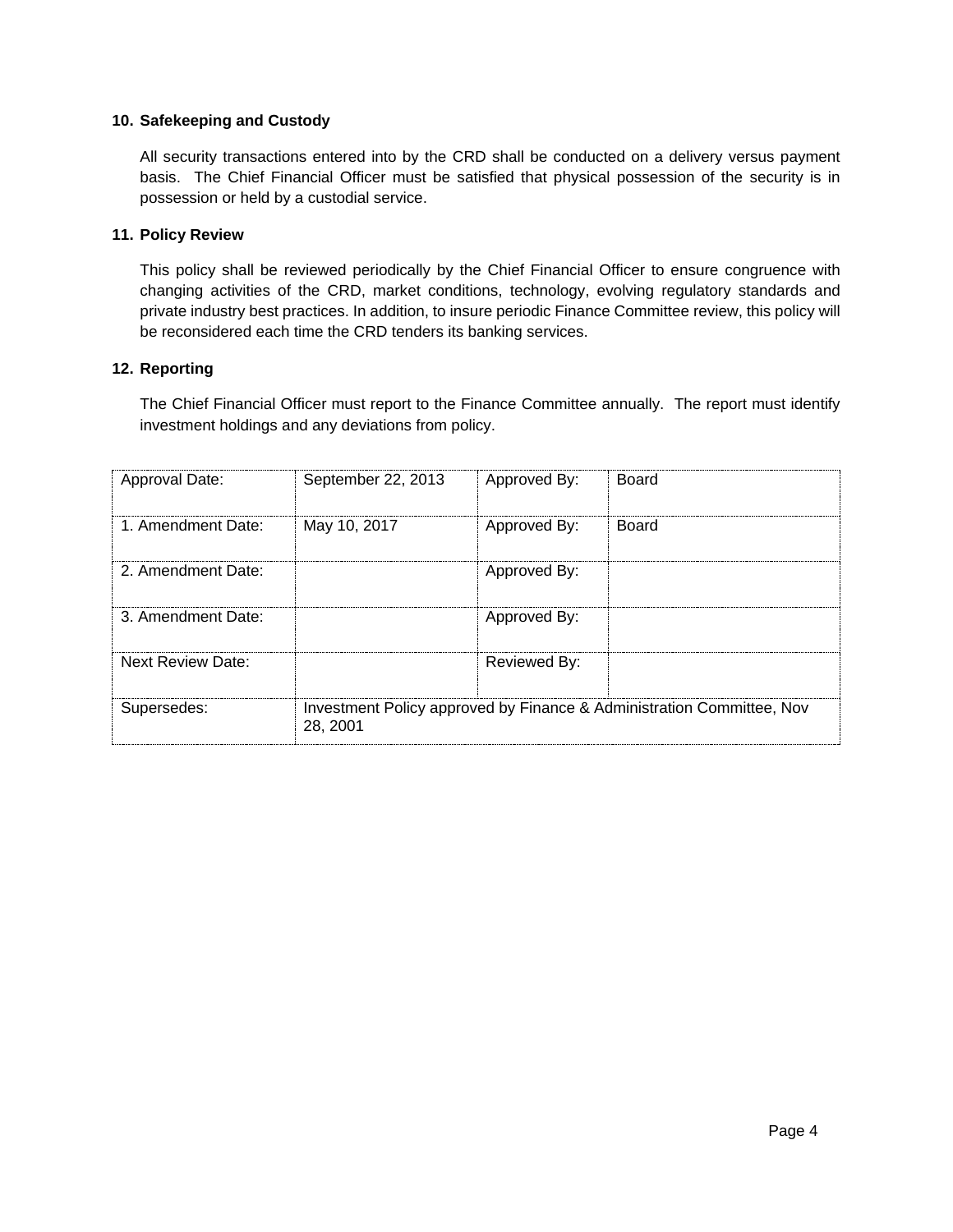## **Appendix 1**

## **Credit Quality Ratings**

|                       | Moodv's         |       | Standard & Poor's |               | DBRS         |                | Grade       |
|-----------------------|-----------------|-------|-------------------|---------------|--------------|----------------|-------------|
| Highest Quality       | Aaa             | $P-1$ | AAA               | $A-1+$        | AAA          | $R-1$ (high)   |             |
|                       | Aa1             | $P-1$ | AA                | $A-1$         | AA (high)    | $R-1$ (high)   |             |
| High Quality          | Aa2             | $P-1$ | AA                | $A-1$         | AA           | $R-1$ (middle) |             |
|                       | Aa3             | $P-1$ | AA                | $A-1$         | AA (low)     | $R-1$ (middle) |             |
|                       | A1              | $P-1$ | Α                 | $A-2$         | A (high)     | $R-1$ (low)    | Investment  |
| Upper Medium Grade    | A2              | $P-1$ | A                 | $A-2$         | $\mathbf{A}$ | $R-1$ (low)    | Grade       |
|                       | A3              | $P-1$ | Α                 | $A-2$         | $A$ (low)    | $R-1$ (low)    |             |
|                       | Baa1            | $P-2$ | <b>BBB</b>        | $A-3$         | BBB (high)   | $R-2$ (high)   |             |
| Medium Grade          | Baa2            | $P-2$ | <b>BBB</b>        | $A-3$         | <b>BBB</b>   | $R-2$ (middle) |             |
|                       | Baa3            | $P-3$ | <b>BBB</b>        | $A-3$         | BBB (low)    | $R-2$ (low)    |             |
|                       | Ba1             | NP    | <b>BB</b>         | $\, {\bf B}$  | BB (high)    | $R-3$          |             |
| Speculative           | Ba <sub>2</sub> | NP    | <b>BB</b>         | B             | <b>BB</b>    | R <sub>4</sub> |             |
|                       | Ba3             | NP    | <b>BB</b>         | B             | BB (low)     | $R-4$          |             |
|                       | B1              | NP    | B                 | B             | B (high)     | $R-4$          |             |
| Highly Speculative    | B <sub>2</sub>  | NP    | B                 | B             | $\mathbf{B}$ | $R-5$          |             |
|                       | B <sub>3</sub>  | NP    | B                 | B             | $B$ (low)    | $R-5$          | Speculative |
|                       | Caa1            | NP    | CCC               | C             | CCC          | $R-5$          | Grade       |
| Substantial Risk      | Caa2            | NP    | CCC               | C             | $CC$         | $R-5$          |             |
|                       | Caa3            | NP    | CCC               | C             | CCC          | $R-5$          |             |
| Extremely Speculative | Ca              | NP    | cc                | $\mathcal{C}$ | CC           | $R-5$          |             |
| Possibly in Default   | $\mathbf C$     | NP    | $\mathbb R$       | R             | $\mathbf C$  | $R-5$          |             |
| Default               |                 |       | D                 | D             | D            | D              |             |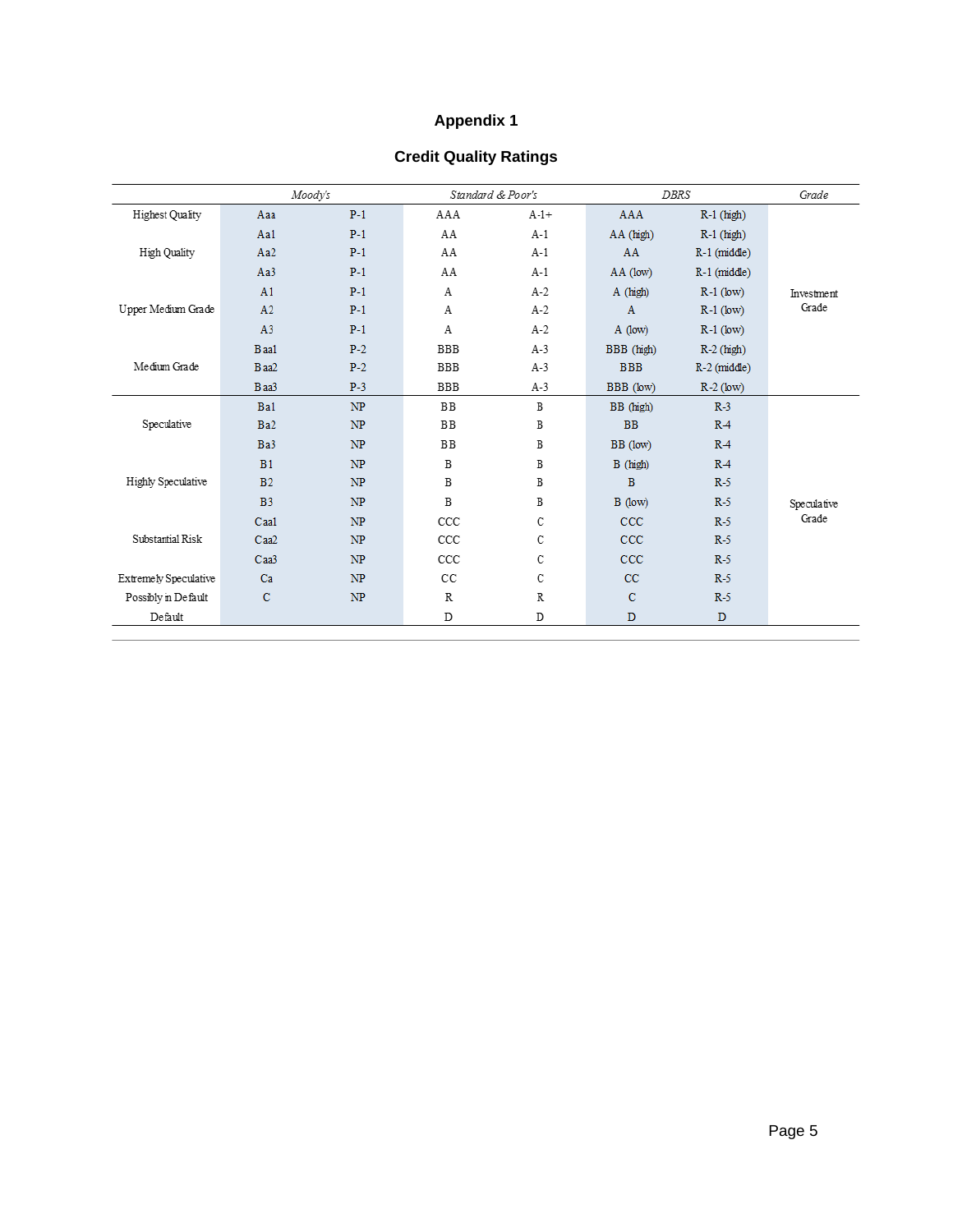

#### **REPORT TO HOSPITALS AND HOUSING COMMITTEE MEETING OF WEDNESDAY, JUNE 5, 2019**

#### **SUBJECT Mortgage Renewals - Parkview and Carey Lane**

#### **ISSUE**

BC Housing Management Commission (BCHMC) requires a resolution from the Capital Region Housing Corporation (CRHC) Board of Directors to renew the mortgages for Parkview and Carey Lane.

#### **BACKGROUND**

The mortgage for Parkview, a 26-unit townhouse complex at 825 Lodi Avenue, Saanich is due for renewal on September 1, 2019. The mortgage for Carey Lane, a 22-unit townhouse complex at 3910 Carey Road, Saanich, is also due for renewal on September 1, 2019. Both mortgages will mature in 2024 and are currently financed through Canada Mortgage and Housing Corporation (CMHC) Direct Lending for a ten-year term at 3.440%. Mortgage renewals are processed through BCHMC.

BCHMC intends to renew the mortgages through CMHC Direct Lending, which offers lower interest rates than other lenders. The 5-year term rate at April 2019 for CMHC Direct Lending is 1.86%. The interest rates for renewals are set at the equivalent term Government of Canada benchmark bond yield plus no more than approximately 0.50% per annum compounded semi-annually.

Renewal details are shown in Table 1:

| Table T – Multyaye Details |                 |                         |                   |                       |                                                        |  |  |
|----------------------------|-----------------|-------------------------|-------------------|-----------------------|--------------------------------------------------------|--|--|
|                            | <b>Building</b> | Principal at<br>renewal | Annual<br>Subsidy | <b>Requested Term</b> | Operating Agreement & Mortgage<br><b>Maturity Date</b> |  |  |
|                            | Parkview        | \$535,968               | \$119,730         | 4 years 8 months      | May 1, 2024                                            |  |  |

Carey Lane  $\frac{1}{3}$  466,049  $\frac{1}{3}$  87,645 4 years 11 months | August 1, 2024

#### **Table 1 – Mortgage Details**

## **ALTERNATIVES**

*Alternative 1:*

That the Hospitals and Housing Committee recommends to the Capital Region Housing Corporation Board:

- a) That the resolution required by BC Housing Management Commission to renew the mortgages for Parkview and Carey Lane through the Canada Mortgage and Housing Corporation Direct Lending Program for a term not to exceed the expiry of the existing operating agreement be approved; and
- b) That the Chief Administrative Officer and Chief Financial Officer be authorized to sign any documents related to the mortgage renewals.

*Alternative 2:*

That staff be directed to review other financing options based on CRHC Board direction.